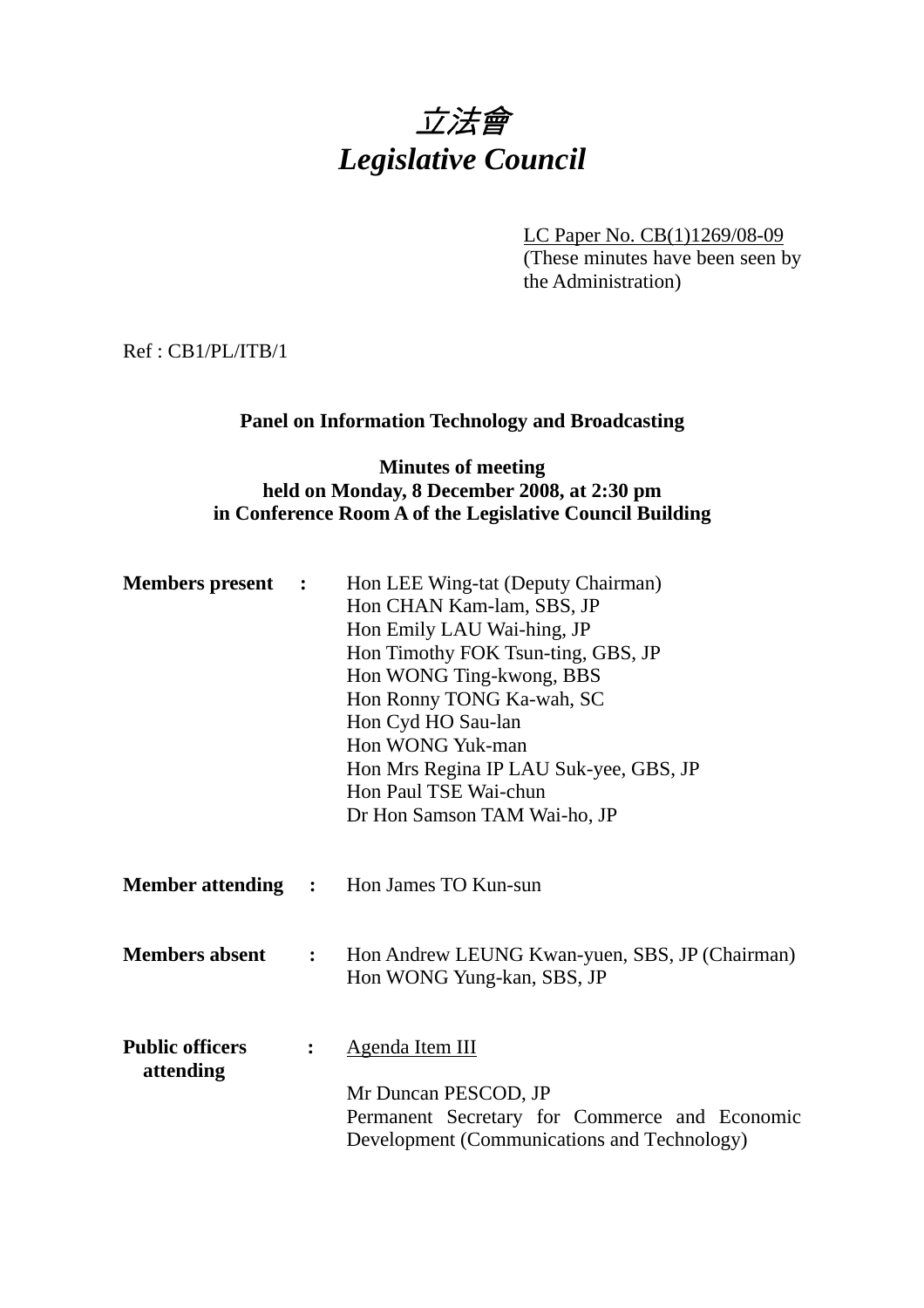|                                              | Ms Ida LEE<br>Acting Deputy Secretary for Commerce and Economic<br>Development (Communications and Technology)                                       |  |
|----------------------------------------------|------------------------------------------------------------------------------------------------------------------------------------------------------|--|
|                                              | Mr HA Yung-kuen<br>Deputy Director-General of Telecommunications                                                                                     |  |
|                                              | Mr Chaucer LEUNG<br>Head, Regulatory 2<br>Office<br>of<br>of<br>the<br><b>Telecommunications Authority</b>                                           |  |
|                                              | <b>Agenda Item IV</b>                                                                                                                                |  |
|                                              | Mr Duncan PESCOD, JP<br>Permanent Secretary for Commerce and Economic<br>Development (Communications and Technology)                                 |  |
|                                              | Mr Jeremy GODFREY<br><b>Government Chief Information Officer</b><br>Office of the Government Chief Information Officer                               |  |
|                                              | Mr Stephen MAK, JP<br>Deputy Government Chief Information Officer<br>(Consulting & Operations)<br>Office of the Government Chief Information Officer |  |
|                                              | Mr John WONG<br>Assistant Government Chief Information Officer (IT)<br>Strategy)<br>Office of the Government Chief Information Officer               |  |
| <b>Clerk in attendance :</b>                 | Ms YUE Tin-po<br>Chief Council Secretary (1)3                                                                                                        |  |
| <b>Staff in attendance</b><br>$\ddot{\cdot}$ | Ms Annette LAM<br>Senior Council Secretary (1)3                                                                                                      |  |
|                                              | Ms Debbie SIU<br>Legislative Assistant (1)6                                                                                                          |  |

The Deputy Chairman chaired the meeting in the absence of the Chairman who was out of town.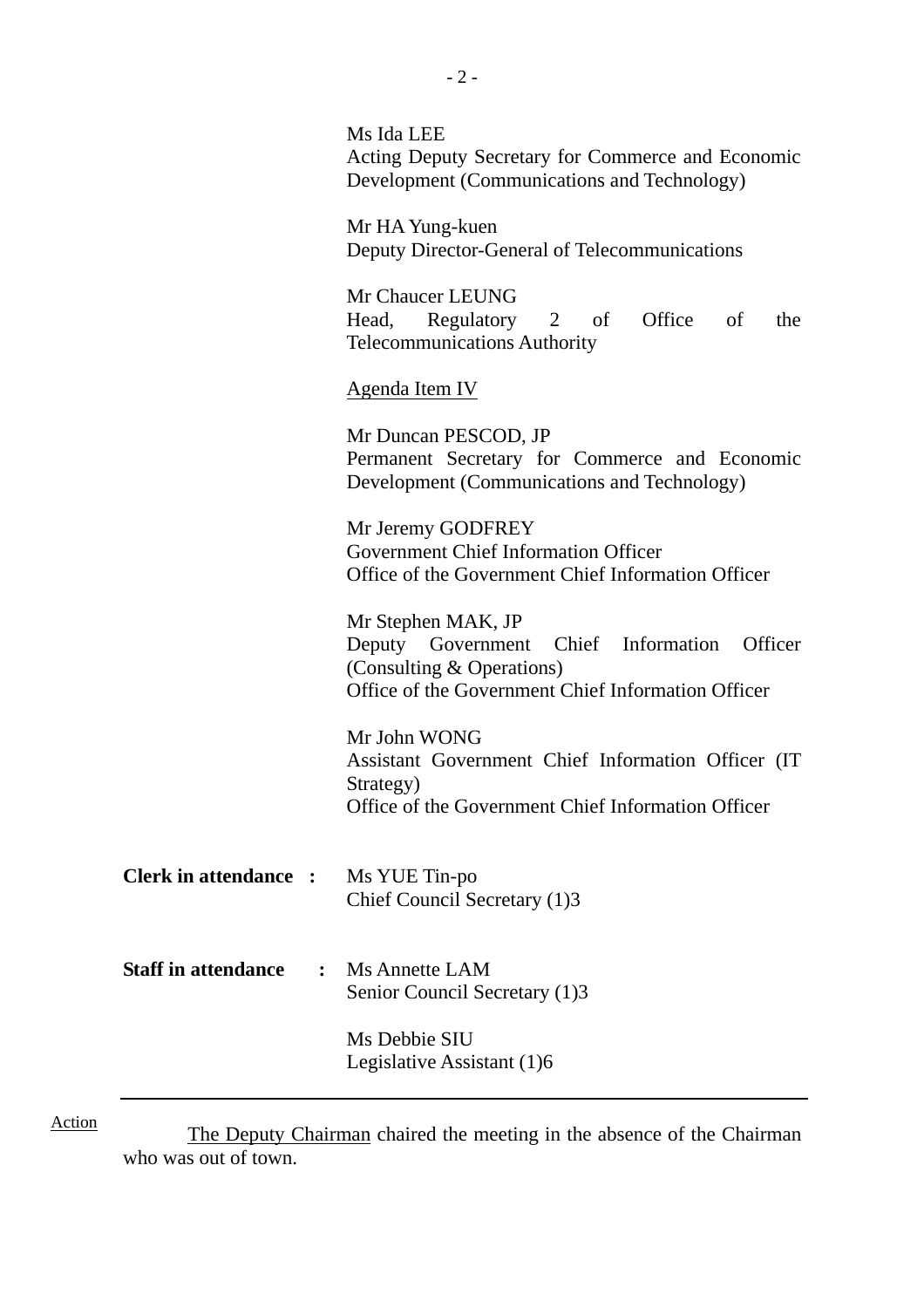#### **I. Information paper issued since last meeting**

2. Members noted that no paper had been issued since the last meeting held on 20 November 2008.

# **II. Date of next meeting and items for discussion**

(LC Paper No.  $CB(1)326/08-09(01)$  -- List of outstanding items for discussion

LC Paper No.  $CB(1)326/08-09(02)$  -- List of follow-up actions)

3. Members noted that the next regular Panel meeting would be held on 12 January 2009 at 2:30 pm to discuss the following items proposed by the Administration:

- (a) Mobile TV policy framework and auctioning of mobile TV-related spectrum; and
- (b) District cyber centres.

# Governance structure of the Hong Kong Internet Registration Corporation Limited

4. Mr James TO referred to his letters jointly signed by the Deputy Chairman dated 24 November and 8 December 2008 addressed to the Panel Chairman and tabled at the meeting. He said that following a consultancy study in 2006 and public consultation between 4 May and 15 June 2007 on the review of the administration of Internet domain names in Hong Kong, the Board of the Hong Kong Internet Registration Corporation Limited (HKIRC) had approved the proposed restructuring under which the number of directors would be reduced from 13 to 8 while the number of Government appointed directors would be increased from 1 to 4. The adjourned Annual General Meeting (AGM) of the HKIRC would be resumed on 15 December 2008 to effect the changes. Since the changes in the HKIRC's governance regime had serious impact on public interests, Mr TO suggested that an urgent Panel meeting be held to discuss the matter before the resumption of the adjourned AGM on 15 December 2008. As no member objected to Mr TO's suggestion, the Deputy Chairman requested the Clerk to arrange for a special meeting as soon as possible.

(*Post-meeting note*: With the concurrence of the Chairman, a special meeting had been scheduled for Thursday, 11 December 2008 at 4:30 pm to discuss the item "Governance structure of the Hong Kong Internet Registration Corporation Limited".)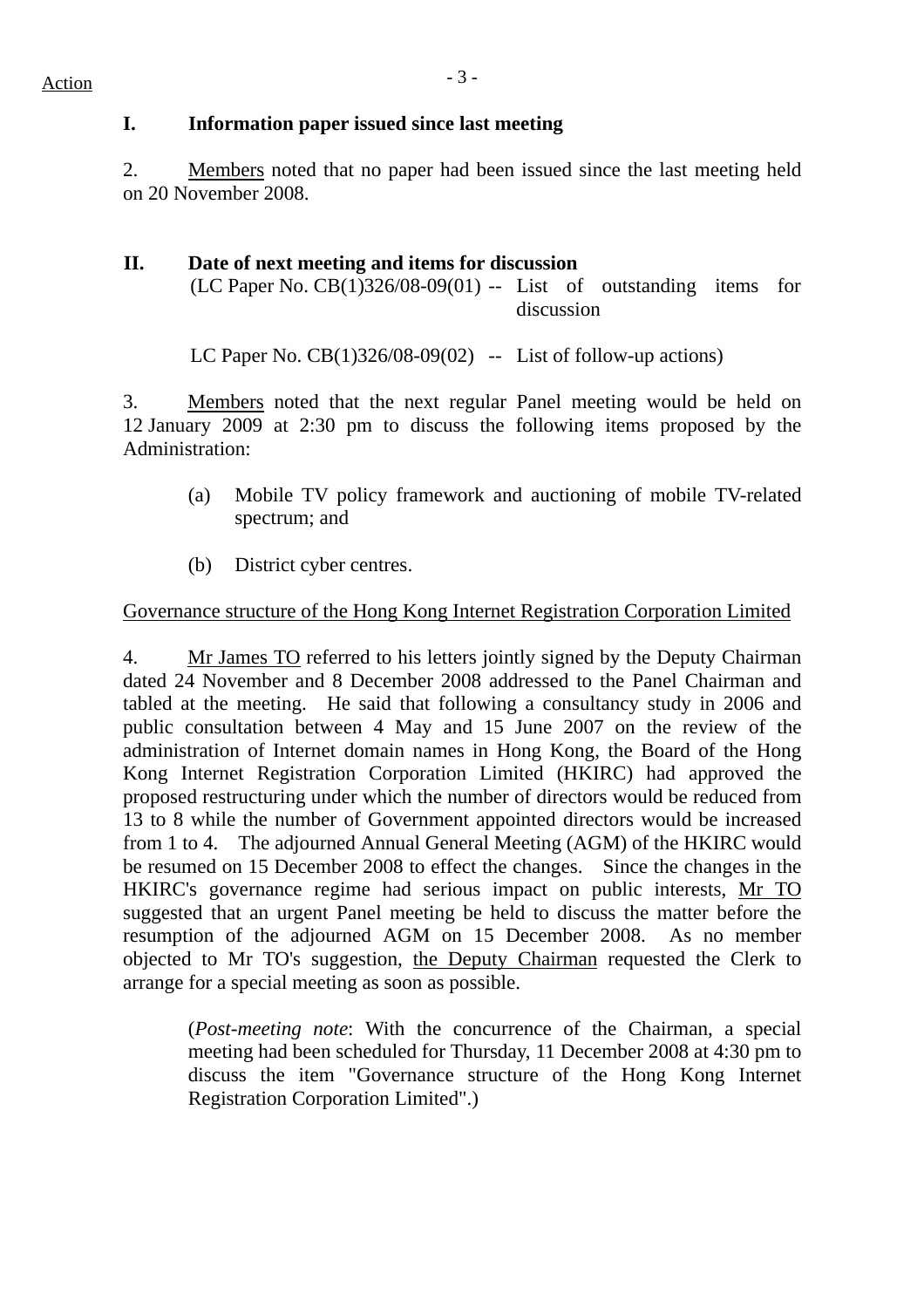# **III. Assignment of Available Spectrum in 1800 MHz Band for Provision of Mobile Public Services**

 $(LC$  Paper No.  $CB(1)326/08-09(03)$  -- Administration's paper on assignment of the available radio spectrum in the 1800 MHz Band)

# Briefing by the Administration

5. Referring to Telecommunications Authority (TA)'s statement issued on 4 July 2008, the Permanent Secretary for Commerce and Economic Development (Communications and Technology) (PSCED(CT)) briefed members on the Administration's decision in respect of the assignment of the available radio spectrum in the 1800 MHz Band for public mobile service to the incumbent Mobile Network Operators (MNOs) to allow for service expansion. He said that the decision was taken after a public consultation exercise conducted by the Office of the Telecommunications Authority (OFTA) in early 2008. In line with the Government's market driven policy and the guiding principles under the Radio Spectrum Policy Framework, the use of the relevant spectrum would be subject to the payment of Spectrum Utilization Fee (SUF), the level of which was to be determined by auction, adopting the Simultaneous Multi-round Ascending method. The Administration planned to gazette and table the amendments to the subsidiary legislation at the Legislative Council shortly. Upon completion of the negative vetting process on the subsidiary legislation, the TA would conduct the auction within the first half of 2009. Details of the SUF payment, auction arrangements, related legislative amendments required for the auction, and the timetable were set out in LC Paper No. CB(1)326/08-09(03).

# Discussion

# *Mobile network services in country parks*

6. Dr Samson TAM supported the Government's decision to waive MNOs' SUF payment for the use of radio spectrum in serving country parks and prescribed remote areas as an incentive to encourage MNOs to improve their mobile phone coverage in the countryside. He sought information on the current mobile phone coverage in country parks and the estimated saving of SUF per annum by MNOs arising from the waiver.

7. In response, the Deputy Director-General of Telecommunications (DDGT) said that the exemption policy was introduced in 2006 to encourage MNOs to improve coverage within country parks and prescribed remote areas. According to a recent Mobile Network Coverage Survey conducted along popular hiking trails, about 96% of popular walks and hiking/country trails were covered. While it was not easy to provide full coverage along the hiking trails due to the hilly terrain in country parks, OFTA would continue to encourage and facilitate MNOs in setting up additional base stations inside the country parks to improve service coverage.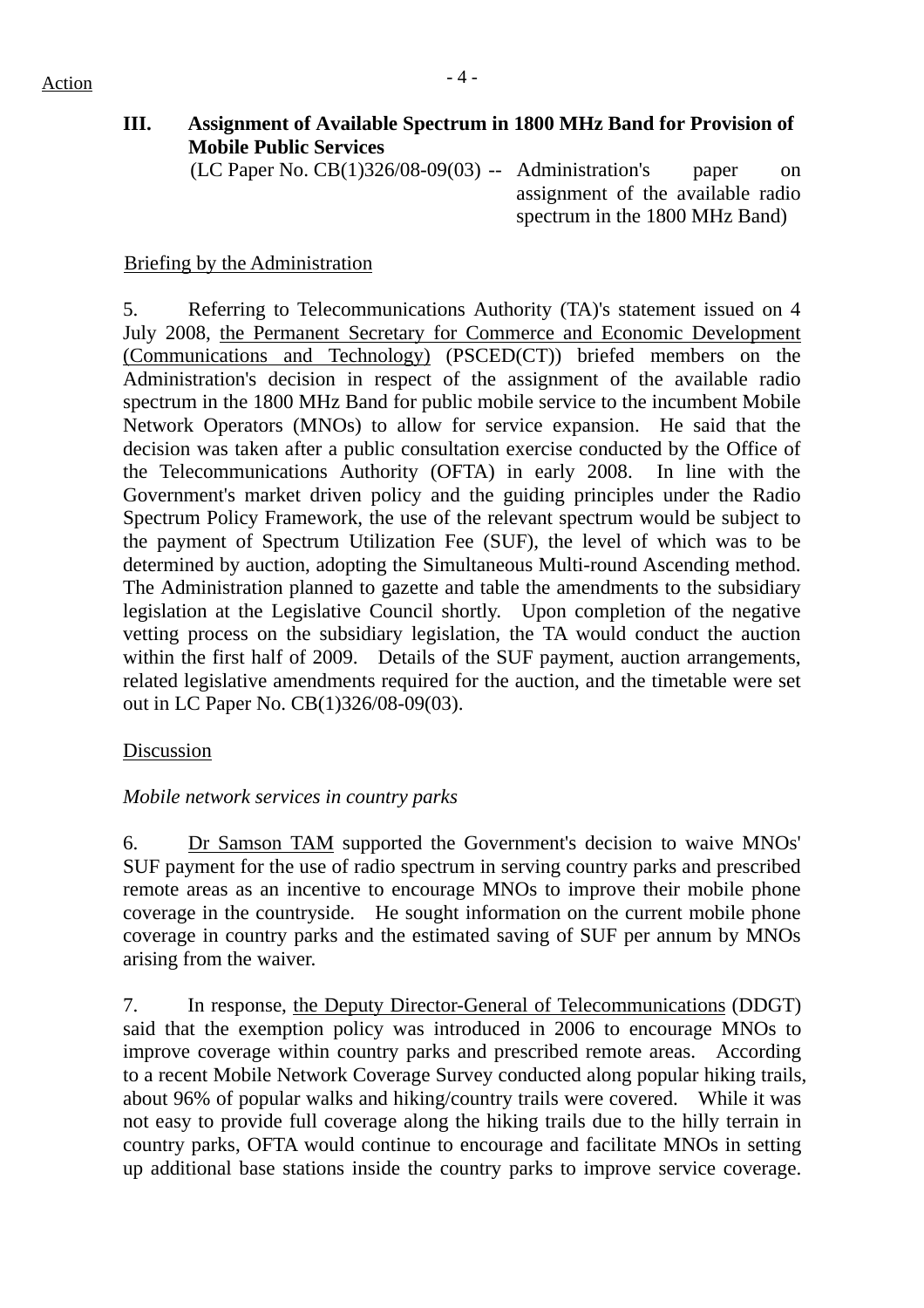Based on the long-term annual fee of about \$1.45 million per MHz for the second generation mobile service, MNOs could save \$29 million per annum resulting from the waiving of SUF for the use of radio spectrum within country parks.

8. The Deputy Chairman enquired whether the 96% coverage was based on the area of country parks or the length of hiking or country trails covered, and whether OFTA had liaised closely with the Agricultural, Fisheries & Conservation Department (AFCD) and other relevant departments and organizations to publicize details of the country park mobile phone coverage for public information.

9. In reply, DDGT said that the coverage figures were based on the length of the trails. To help hikers enjoy safe hiking, information on country park mobile phone coverage together with some 120 digital maps were uploaded on to OFTA's website for public reference. Public education programmes in the form of TV/radio announcements, posters and video clips were launched to enhance the public knowledge about mobile phone communications in country park areas and encourage them to plan well for hiking and outings. He highlighted that OFTA had close cooperation and liaison with the AFCD. Leaflets of mobile phone coverage in country parks were available to visitors and hiking groups at various country park management centres of the AFCD. OFTA had also participated in the annual Mountaineering Safety Promotion Day organized by the Civil Aid Service to help promote safety for hiking, the most recent one being held in October 2008.

# Conclusion

10. The Deputy Chairman concluded that the Panel supported in principle the proposed auction arrangements and the related legislative amendments for the auction of the relevant radio spectrum.

# **IV. Information Security**

| $(LC$ Paper No. $CB(1)326/08-09(04)$ -- Administration's              | paper<br><sub>on</sub><br>information security                                                                                                                                                          |
|-----------------------------------------------------------------------|---------------------------------------------------------------------------------------------------------------------------------------------------------------------------------------------------------|
| LC Paper No. $CB(1)326/08-09(05)$ -- Paper on information security in | relation to the series of personal<br>data leakage incidents involving<br>Government bureaux/departments<br>and public bodies prepared by the<br>Legislative Council Secretariat<br>(background brief)) |

# Presentation by the Administration

11. The Permanent Secretary for Commerce and Economic Development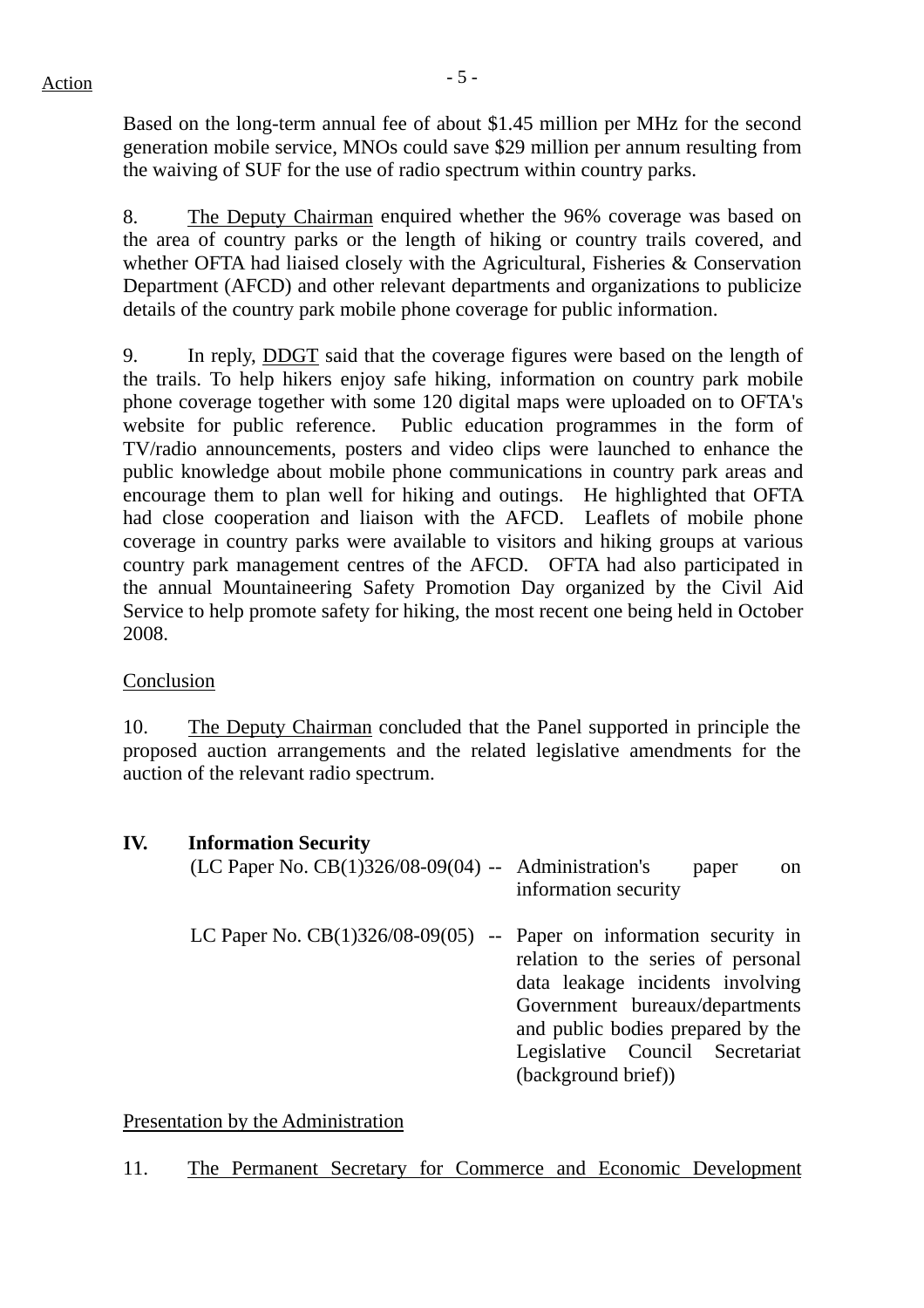(Communications and Technology) (PSCED(CT)) and the Government Chief Information Officer (GCIO) briefed members on the progress of Government's information security enhancement programmes targeting specifically at the problems identified in the series of data leakage incidents. The enhancement programmes covered four main areas, namely staff awareness and education, technical and procedural measures, security compliance audits, and the review of security regulations, policies and guidelines. Details of the various security enhancement measures were set out in the Administration's paper (LC Paper No. CB(1)326/08-09(04)).

#### Discussion

#### *Staff taking work home*

12. Ms Cyd HO referred to the prevalence of staff bringing confidential documents and sensitive data home for work. She was concerned that despite the use of advanced data protection technologies such as encrypted USB flash drives, the use of home computers shared by other family members would pose risk of data leakage. She enquired about the guidelines and measures to safeguard information security if working at home was necessary for operational reasons.

13. In response, GCIO said that after the data leakage incidents first came to light, the Director of Administration had issued circulars to strengthen guidance and tighten the rules on the use of USB devices. In general, storing classified documents and personal data in USB devices was not encouraged. Officers were told not to store classified information and data in USB drives and portable electronic devices unless it was operationally necessary, in which case permission should be sought from the departments/bureaux concerned. Following the issuance of the circular, there was a significant decrease in the use of USB drives for such purpose. Bureaux and departments had also been advised that if there was a regular operational need for staff to work on classified data outside office, the management should make available to these staff USB drives with encryption and password lockdown and lap-top computers with secured virtual network to ensure safe transit of data between home and office and to provide a secured computing environment for staff authorized to work at home. On the use of officers' home computers, staff had been strongly advised that it was unacceptable for personal and confidential data to be worked on home computers in view of the potential security risks of peer-to-peer file sharing applications that might have been installed in home personal computers.

14. Ms Emily LAU said that there was a general consensus that the level of information security awareness among civil servants was low. While stringent requirements had been set to tighten the control of working on sensitive data outside office environment, Ms LAU doubted whether staff would actually abide by the regulations and enquired about the measures to ensure compliance. She said that the Government should ascertain the extent of staff taking sensitive data to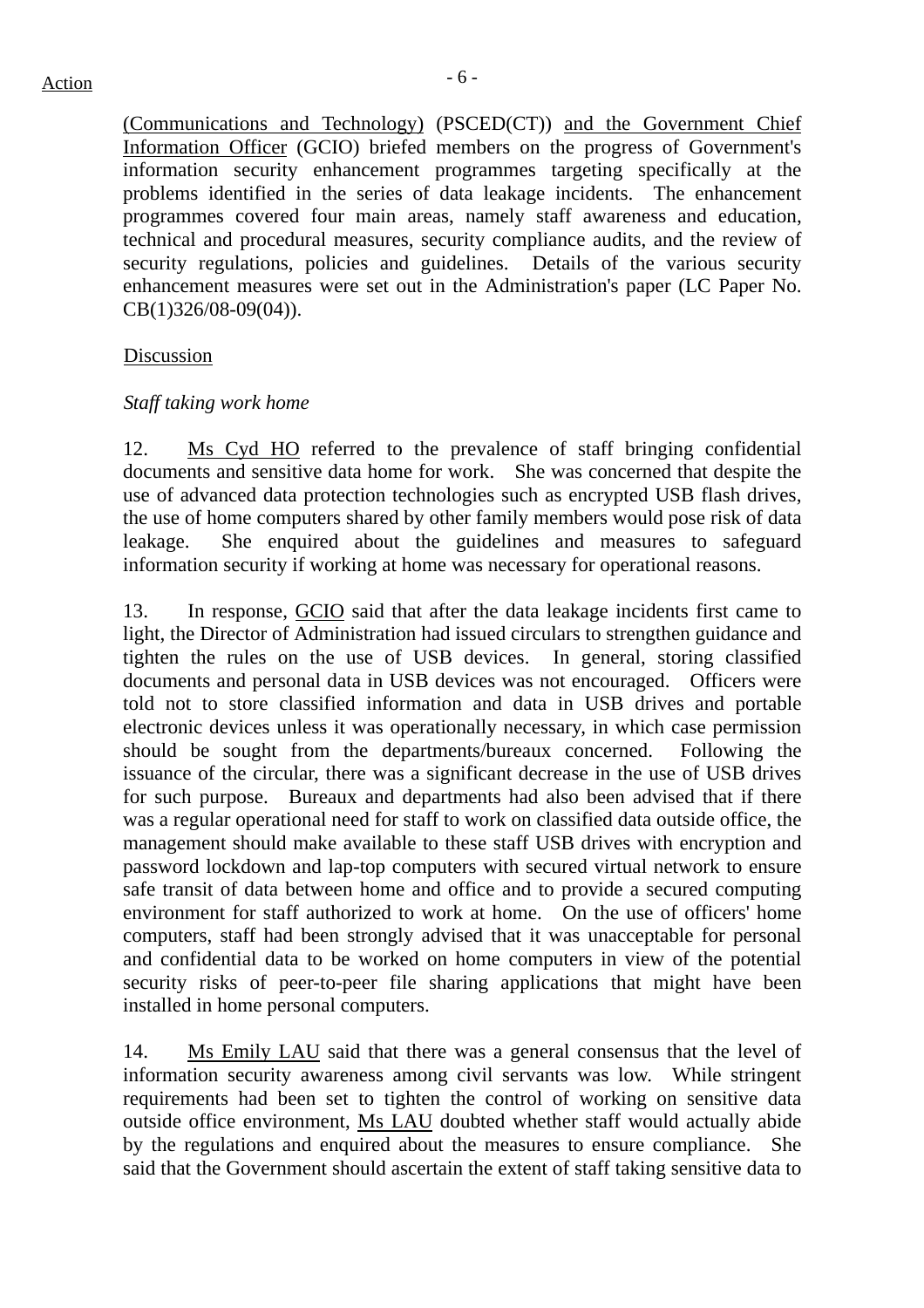work at home and draw up quantifiable yardsticks as benchmarks to measure the level of staff awareness so as to assess the effectiveness of the security enhancement measures.

15. In response, GCIO agreed that objective and quantifiable measures should be developed to chart the progress. He said that in view of the emerging security threats and risks, information security management was an on-going process that required the commitment and attention of both the management and staff. A number of initiatives on education and training, including a staff communication programme, had been launched to help raise staff awareness of protection of personal data and security issues. The Deputy Government Chief Information Officer (Consulting & Operations) (DGCIO(C&O)) added that those bureaux/departments with a substantial operational need for staff to take work home had put in place control measures and deployed advanced data protection technologies to enhance data protection. In addition to the security risk assessments carried out by individual bureaux/departments, the centrally managed security audits and inspections would also be conducted to monitor compliance.

#### *Use of handheld communication devices in the Government*

16. Referring to the popular use of handheld communication devices such as the Blackberry by some Government officials, especially senior officials, Ms Cyd HO enquired whether the Administration had put in place guidelines regulating such use to prevent classified information being stored in officers' personal communication devices which might pose risk of data leakage. Mrs Regina IP shared the view that confidential data stored in Blackberries would be compromised in the event that the Blackberry was lost or misplaced. Referring to media reports that Mr Obama, following his election as the President of the United States, could no longer sent out emails in his personal capacity, Mrs IP enquired whether the Chief Executive (CE) of the Hong Kong Special Administrative Region was also subject to the same requirement.

17. In reply, GCIO said that classified information in the Government's internal email system was not at risk on personal handheld devices. Emails containing classified information were encrypted and the content was not visible on portable devices. He said that Blackberries provided by the Government were password protected and encrypted. Moreover confidential emails/messages sent through the Government internal email system would not be passed to the Blackberry server and therefore would not show up on the Blackberry. As such, no confidential data, not even in encrypted form, would be stored in the Blackberry. There was currently no restriction on the CE on the use of email.

# *Disciplinary action against staff causing data leaks*

18. Mrs Regina IP said that disciplinary actions and a formal record in staff performance appraisal file might be effective deterrents for civil servants who had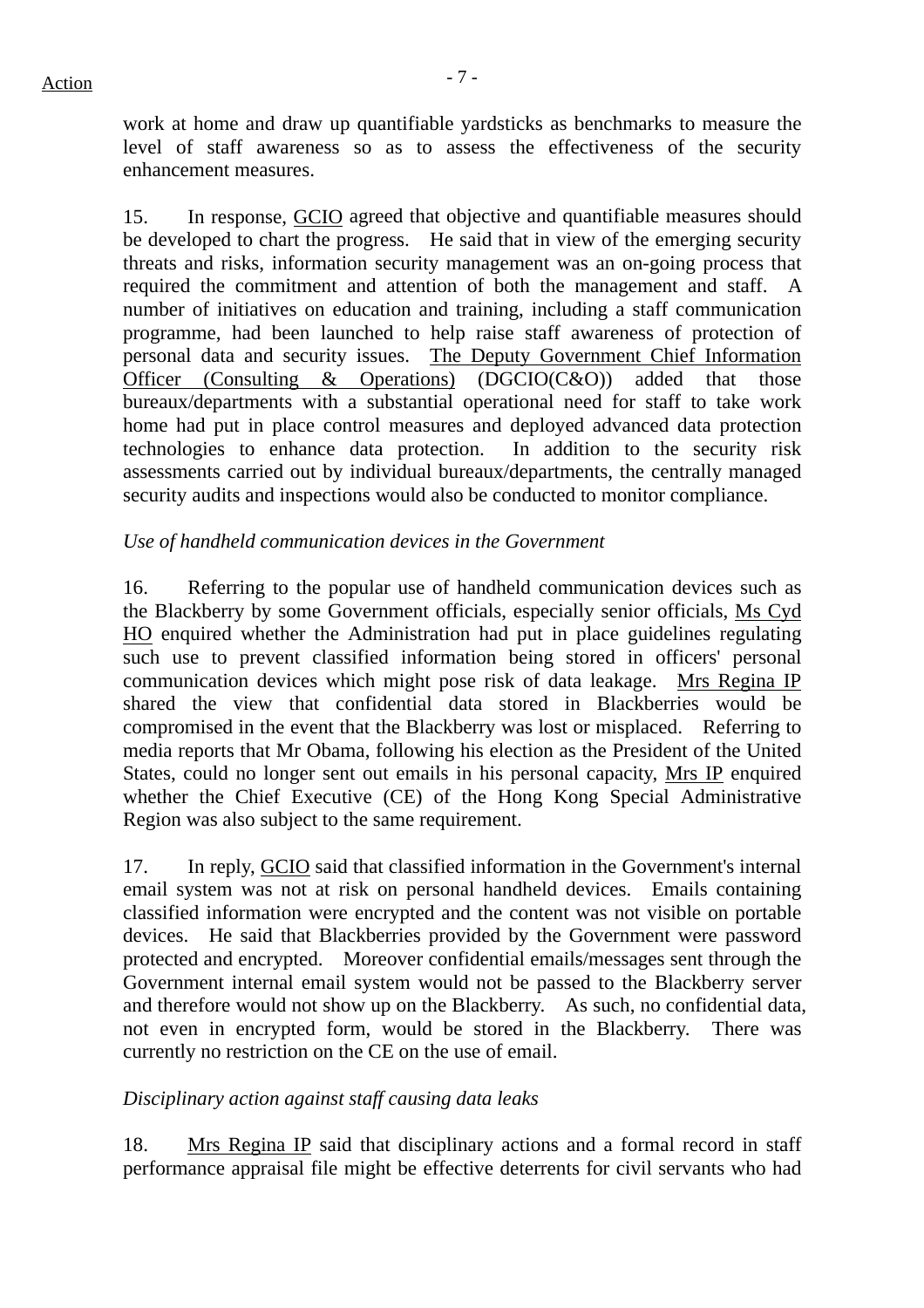not exercised sufficient care and prudence in handling sensitive or personal data. She enquired how cases of abuse of personal data had been dealt with and whether disciplinary actions would be taken against those staff for security breaches and non-compliance.

19. In reply, GCIO said that Government bureaux/departments involved in the data leakage incidents had either completed or were conducting thorough investigation into the incidents. Disciplinary proceedings would be instituted in accordance with the established disciplinary mechanism against any breaches and non-compliance. Penalties would be imposed as appropriate depending on the nature and seriousness of the breaches.

#### *Review of Personal Data Privacy Ordinance*

20. Mr WONG Ting-kwong held the view that most of the recent data leakage incidents in the Government and private sector were mainly due to personal negligence and inappropriate handling by data users. He was alarmed to note that some sensitive personal data in printed form were misplaced by waste recycling companies in public areas, and enquired who should be held responsible for such leakage. He considered that all personal data, be it held by the Government or private companies, should be protected, and urged that the Personal Data Privacy Ordinance (PDPO) be reviewed as soon as practicable to ensure sufficient protection. He also enquired about the Government's stance of introducing legislation to make breaches of privacy a criminal offence.

21. In reply, GCIO and DGCIO(C&O) said that all data users in the public and private sectors were subject to the PDPO governing privacy and personal data security, and were required to take every practicable steps to avoid unauthorized disclosure of all sensitive data, either in paper or electronic form. As far as the Government was concerned, detailed guidelines governing the storing, handling, transmission and disposal of sensitive data/information were set out in the Government Security Regulations for Government staff to observe. The management of each bureau/department was responsible to ensure compliance by their staff. The security guidelines were also posted at the Government's website for public access. On the review of the PDPO, the Permanent Secretary for Commerce and Economic Development (Communications and Technology) (PSCED(CT)) advised that the ordinance was currently under review. In fact, the Office of the Privacy Commissioner for Personal Data (PCPD) had made some recommendations to the Constitutional and Mainland Affairs Bureau (CMAB) for consideration. The matter was also discussed by the Panel on Home Affairs at its meeting held on 4 July 2008.

22. Mr WONG Ting-kwong remarked that the Government should assume a more active role in driving the PDPO review instead of leaving the matter to the PCPD. Echoing Mr WONG, Ms Emily LAU said that the PDPO review should not be the sole responsibility of the CMAB and that CEDB should also participate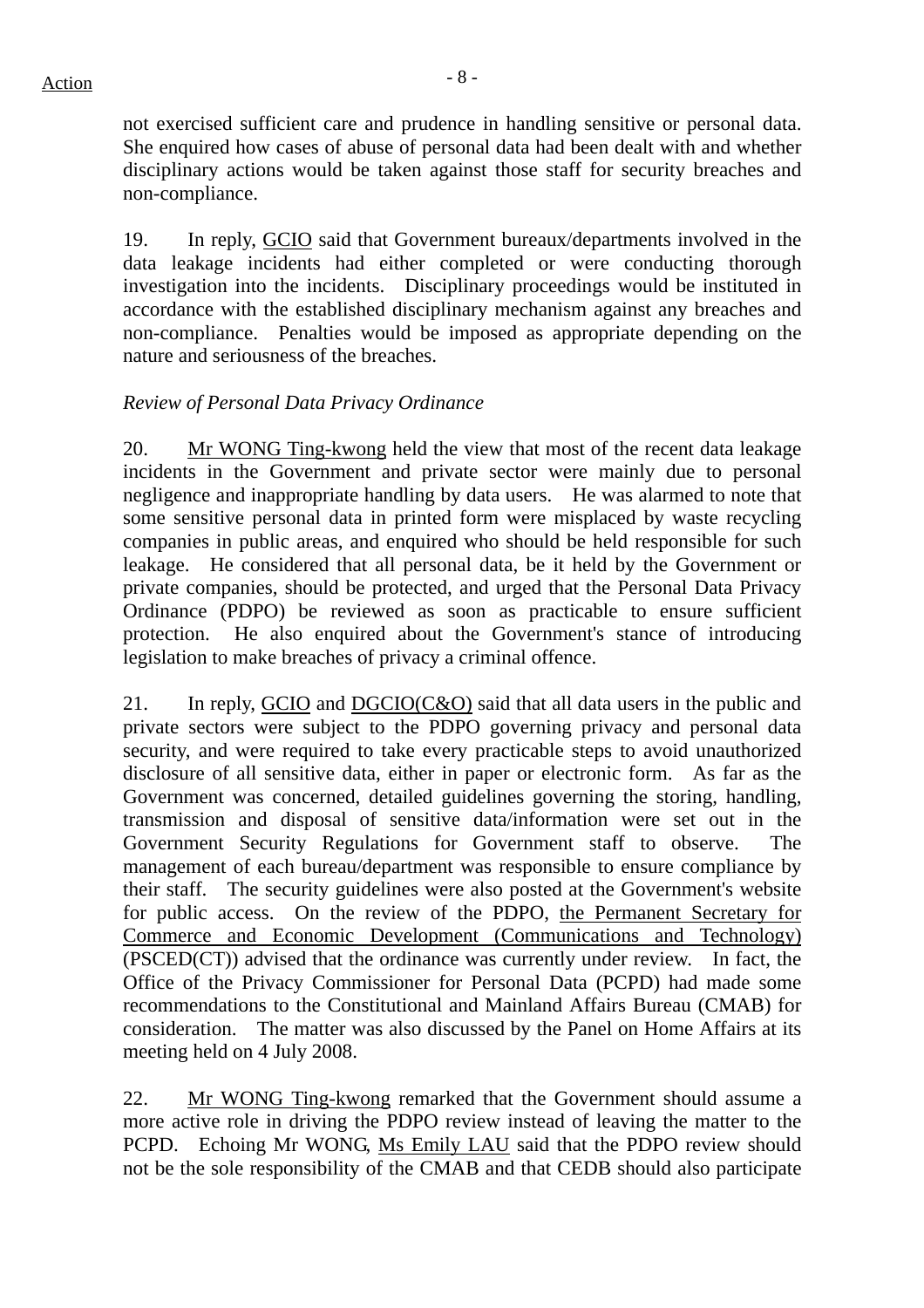in the review.

23. In response, PSCED(CT) said that the review would go through the necessary consultation and legislative procedures. He assured members that the CEDB, same as other interested bureaux/departments, would forward comments to the CMAB which was the relevant policy bureau taking the lead in the overall coordination of the review.

24. Mr WONG Ting-kwong suggested that the PCPD and the data subjects affected by the leakage of sensitive and personal data should be notified of the leakage as soon as possible. In response, GCIO advised that Government regulations had been revised to the effect that whenever there was a security incident involving personal data, the bureau/department concerned was required to report the incident to both the PCPD and the Government Information Security Incident Response Office. PSCED(CT) added that whether affected data subjects would be notified of the leakage would depend on individual circumstances. While it was up to individual private companies to determine whether it was necessary to notify the victims of data leakage, public bodies involved in data leakage incidents would notify affected data subjects as far as practicable along with advice on measures to mitigate the impact of the leakage. Exception to these rules were permitted only when there was an overriding public interest consideration, in which case the approval of the head of the bureau/department concerned would have to be sought.

# *Resource allocation to the Office of the Privacy Commissioner of Personal Data*

25. Mr WONG Yuk-man expressed regret that the summary of data leakage incidents set out in Annex 4 to the Administration's paper (LC Paper No. CB(1)326/08-09(04)) did not include cases before June 2008, some of which were serious leakages involving a watch list of the Immigration Department, sensitive police information on an undercover operation revealing the identity of an undercover agent, names and telephone numbers of a number of police officers, cautioned statements and staff performance appraisal, etc. He said that the brief descriptions of the incidents in the summary had played down the seriousness of the leakages and the extent of the problem, and was therefore misleading to the public and Legislative Council Members. He was disappointed that the Government failed to put in place effective measures to forestall the repeated leakages which had seriously compromised privacy and personal data security. Referring to some members' comments at the Panel's meeting held on 30 May 2008 that the PCPD was a "toothless tiger" without power, Mr WONG opined that the Government had not provided PCPD with the sufficient manpower and resources to discharge its statutory function of safeguarding and protecting personal data security.

26. Dr Samson TAM shared a similar view and requested the Administration to provide information on resources allocated to the PCPD for 2008-2009 financial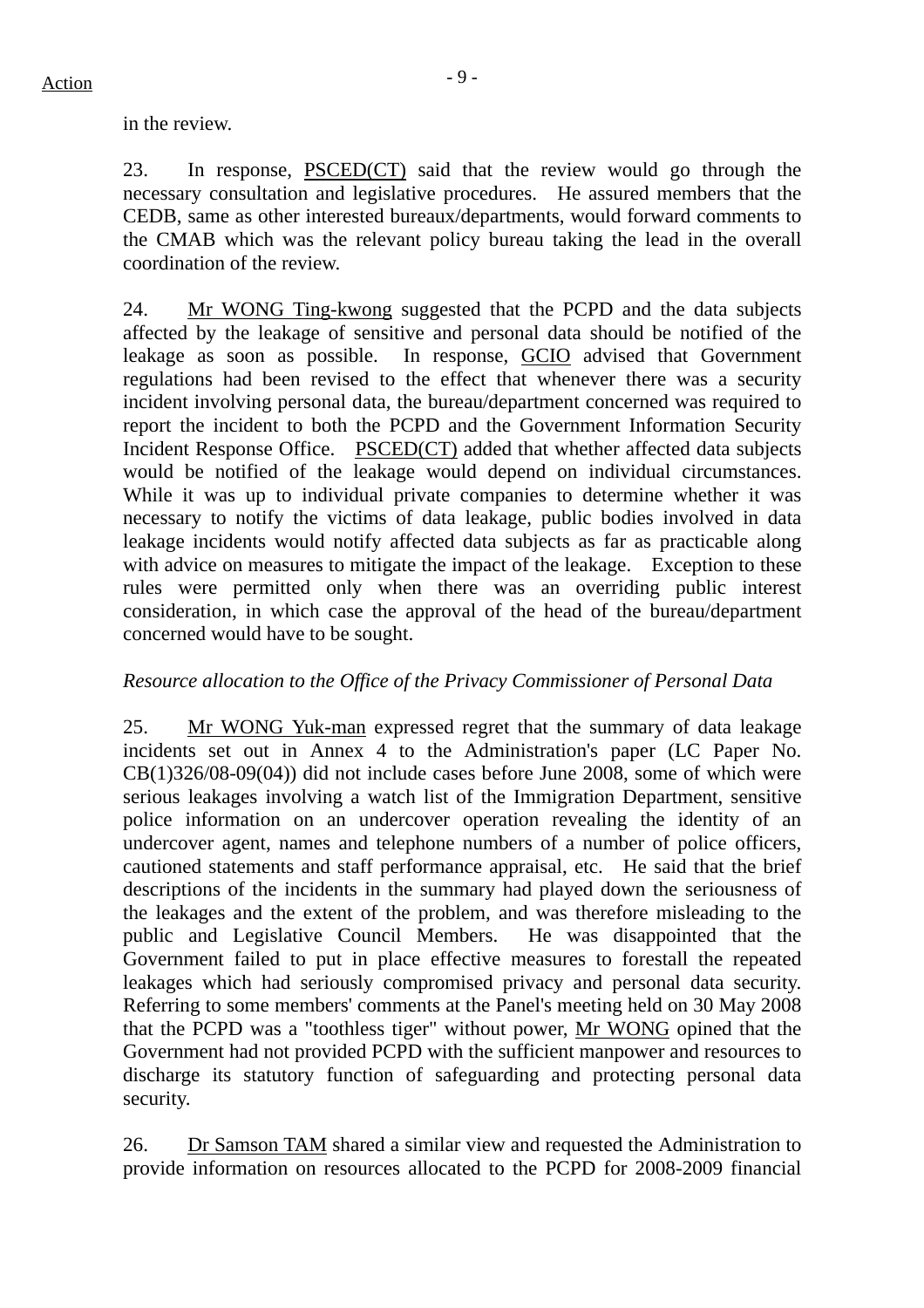year and whether additional resources, in terms of funding and manpower, would be provided to enable PCPD to effectively discharge its statutory function. In this connection, Mr WONG Ting-kwong also suggested that consideration be given to providing resources to the PCPD for assisting victims of data leakage to seek damages.

27. In response, GCIO said that the Government took a serious view on every single leakage incident and would make continuous effort to put in place procedural, educational and technological measures to uphold a high level of information security in the Government to protect privacy and sensitive personal data. Noting members' concerns, PSCED(CT) undertook to relay members' views about the review of PDPO and resource allocation to the PCPD to CMAB.

(*Post-meeting note*: Members' concerns about the review of PDPO and resource allocation to the PCPD had been relayed to the CMAB. The Panel on Constitutional affairs had discussed the "Financial provision for the Office of the Privacy Commissioner for Personal Data in 2008-2009" at its meeting held on 15 December 2008.)

# *Security risk assessments*

28. Dr Samson TAM noted that Government bureaux and departments had been asked to carry out a special risk assessment on security provisions for their staff in handling personal or sensitive data, including working outside the office environment. He enquired about the findings of the risk assessments and the improvement measures implemented to strengthen information security and data protection. He also asked whether international security standards would be adopted for system enhancement.

29. In reply, GCIO and DGCIO(C&O) informed the meeting that bureaux and departments were required, as a standard practice, to carry out security risk assessment of their information systems at least once every two years to reduce the risk of non-compliance. They would also carry out risk assessment whenever a new computer system was installed. Arising from the series of data leakage, bureaux and departments were requested to conduct, in addition to the routine risk assessment, a special risk assessment to identify reasons for non-compliance and draw up improvement measures to avert the risks and problems identified. Following the assessment conducted, individual bureau and department had implemented improvement measures in accordance to their operational needs to avert the risks identified. Some common improvement measures including security awareness promotion and training, tightening the control of work-at-home, and the use of portable storage devices and enhancement of IT facilities were set out at Annex 1 to the Administration's paper (LC Paper No. CB(1)326/08-09(04)). Where appropriate, international standards such as BS7799 and ISO17799 had been incorporated in the security guidelines for compliance. GCIO and DGCIO(C&O) assured members that the Government would keep in view security challenges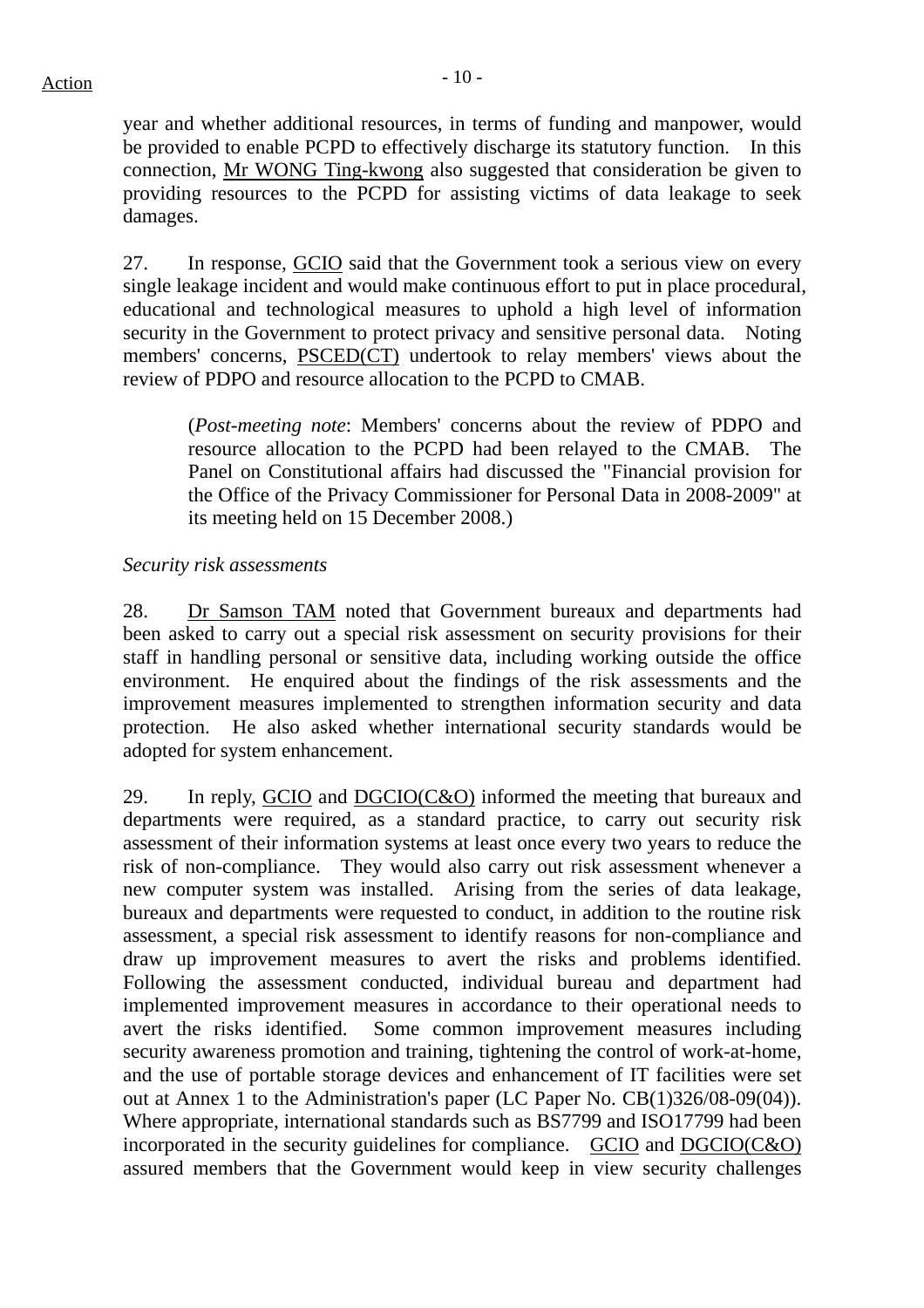Admin

resulting from technological advancement, and would spare no effort to uphold a high standard of information security in keeping with the international standards.

# *Hong Kong Police*

30. Ms Emily LAU noted that a number of recommendations had been made for further improvement following a review of patient data protection by the Hospital Authority's Task Force on Patient Data Security and Privacy as well as PCPD's inspection of the HA's Personal Data System. Ms LAU suggested that an independent third party, preferably the PCPD, should be tasked to review the information security system and practices of the Hong Kong Police Force (HKPF) and make recommendations for improvement.

31. Sharing a similar view, the Deputy Chairman expressed grave concern over the series of data leakages in the HKPF. He doubted whether the successive leakages were due to the top management's low alertness and commitment in creating among staff a culture that protected personal and sensitive data. He asked whether the Office of the Government Chief Information Officer had taken up the matter with the Commissioner of Police (C of P) in person to impress upon him the importance of information security and his responsibility to take remedial action to rectify the situation. He also enquired about the findings of the security risk assessment conducted on the HKPF and whether the level of information security in the HKPF was up to the required standard.

32. In response, GCIO agreed that top management support was vital in fostering a culture that protected personal and sensitive data. He said that the senior management in the HKPF had taken a serious attitude towards the leakages and had adopted rectification measures and risk mitigation safeguards to prevent re-occurrence of such incidents. A number of initiatives as set out in Annex 2 to the Administration's paper (LC Paper No. CB(1)326/08-09(04)), including the setting up of a Force level Working Group to identify the causes of data leakage and address the problem, reviewing information security policies and guidelines, strengthening the control on the use of USB storage devices, the adoption of advanced data protection technologies, as well as training and education programmes had been launched. DGCIO (C&O) said that the HKPF, same as other bureaux/departments, was subject to periodic compliance audit by independent third party companies and was found to have satisfied the required standard which was in line with high international standards. The findings of the report and recommendations for improvement, if any, would be forwarded to the C of P for follow-up. In response to the Deputy Chairman's request, the Administration agreed to provide information on the outcome and findings of the security risk assessment conducted on the security provisions for the staff of HKPF in handling personal or sensitive data, including working outside of the office environment, as well as improvement programmes and follow-up actions to mitigate risk factors identified.